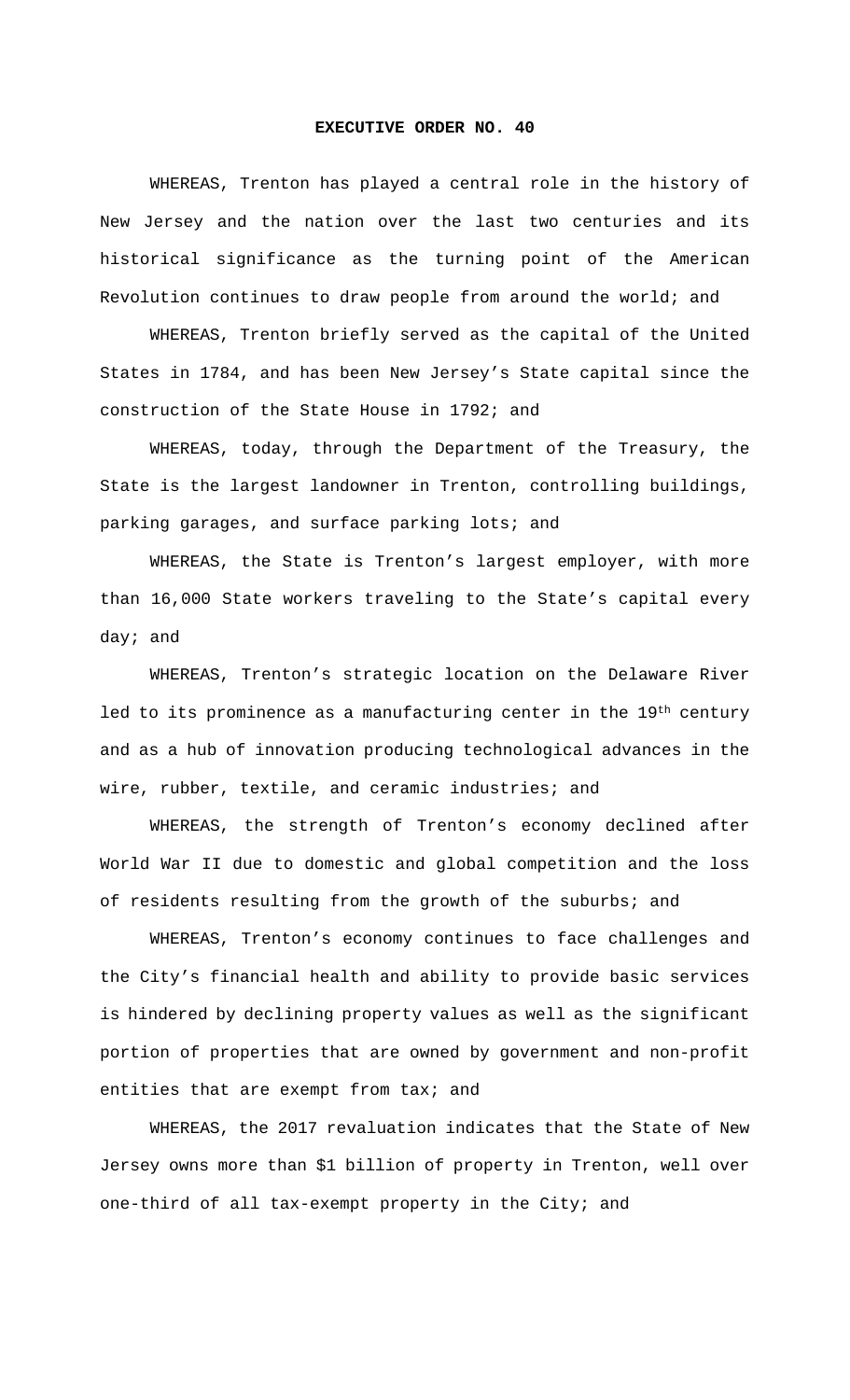WHEREAS, State government can and should play an active role in achieving the City's vision of revitalization and prosperity as set forth in the Trenton 250 plan, the comprehensive master plan that is intended to guide the City of Trenton's development from now until 2042; and

WHEREAS, the Trenton 250 plan calls for the redevelopment of the City in a manner that preserves open space, conserves natural resources, increases multi-modal transportation options, provides housing opportunities, and promotes its cultural, historical and recreational assets; and

WHEREAS, efforts to achieve the goals of the Trenton 250 plan and the priorities of Mayor Gusciora's new administration require coordinated and interdependent efforts among various State departments and offices; and

WHEREAS, the establishment of a New Jersey State Capital Partnership will provide an effective and efficient mechanism for the State to join with City and Mercer County government to create and execute strategies for the City's economic development;

NOW, THEREFORE, I, PHILIP D. MURPHY, Governor of the State of New Jersey, by virtue of the authority vested in me by the Constitution and by the Statutes of this State, do hereby ORDER and DIRECT:

1. There is hereby established a New Jersey State Capital Partnership ("the Partnership").

2. The Department of the Treasury shall initiate the convening of the members of the Partnership and establish a framework for aligning State resources with the City of Trenton's plans for development. The Partnership shall be facilitated by the Treasurer, the Treasurer's designee, or another individual so designated by the Governor. The facilitator shall be supported by

2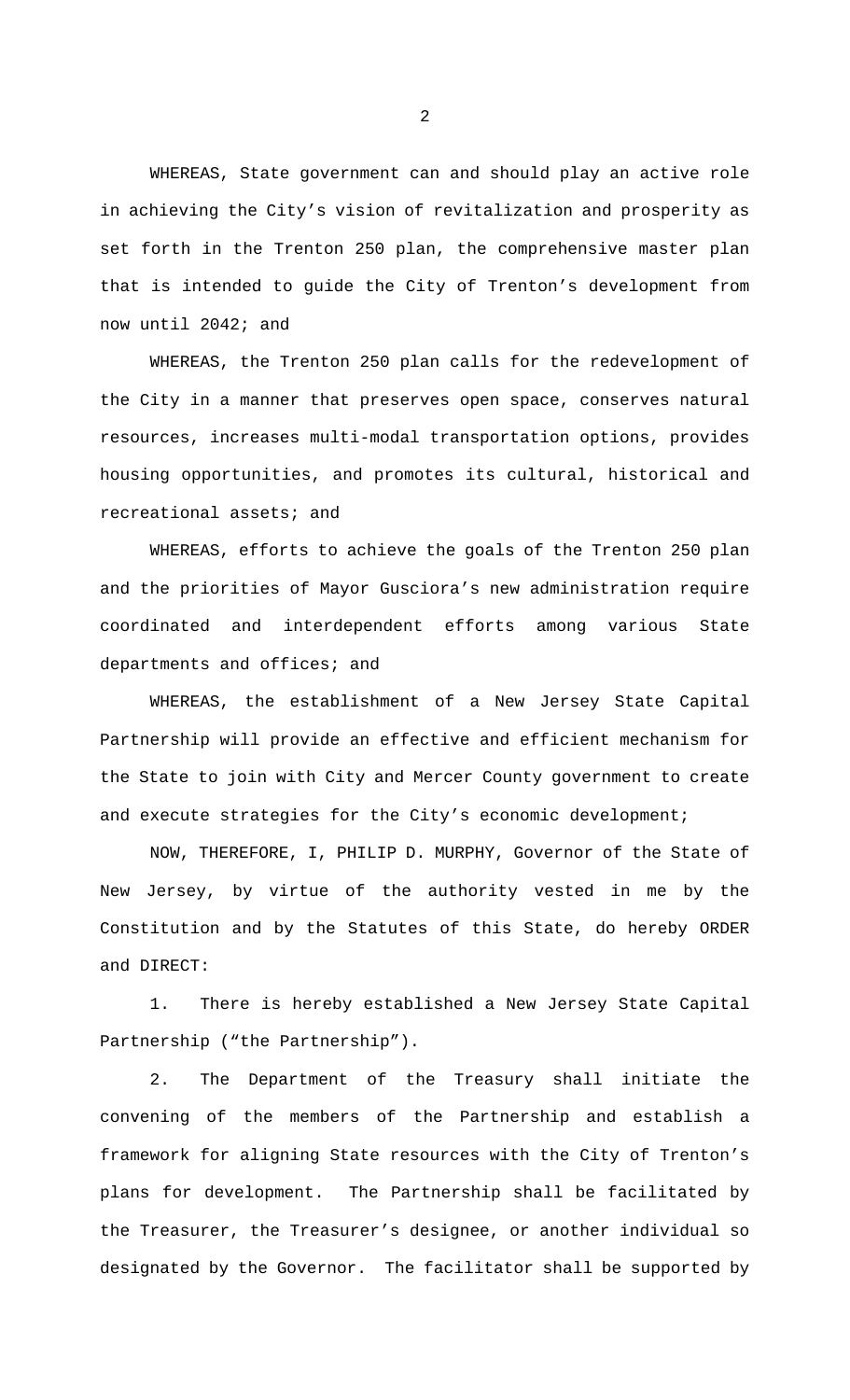appropriate staff from the various executive departments in fulfillment of the Partnership's responsibilities, to the extent permitted by law and within existing appropriations.

3. The Partnership shall consist of at least the Department of Community Affairs, the Department of the Treasury, the Department of Environmental Protection, the Department of Transportation, NJ Transit, the New Jersey Economic Development Authority, and the Department of Law and Public Safety. The Governor may, as determined to be appropriate, direct other State agencies to participate in the Partnership.

4. The Partnership will meet as often as practicable, and shall be purely advisory in nature.

5. In consultation with the Mayor of Trenton and Mercer County Executive, the objectives and responsibilities of the Partnership shall include, but not be limited to the following:

a. Reviewing priorities of the Trenton 250 plan and identifying funding and other resources to implement initiatives;

b. Creating an action plan for the redevelopment of State properties in downtown Trenton and around transit centers that support a mix of residential, office, and/or retail uses;

c. Developing initiatives to support new market-rate housing in downtown Trenton;

d. Aligning State resources to implement Trenton's vision for the Capital Park and access to the waterfront;

e. Supporting public safety initiatives;

f. Reviewing and recommending incentives targeted to attract private capital into Trenton's Opportunity Zones designated pursuant to the federal Tax Cuts and Jobs Act of 2017, in consultation with the Department of Community Affairs and the Economic Development Authority;

3